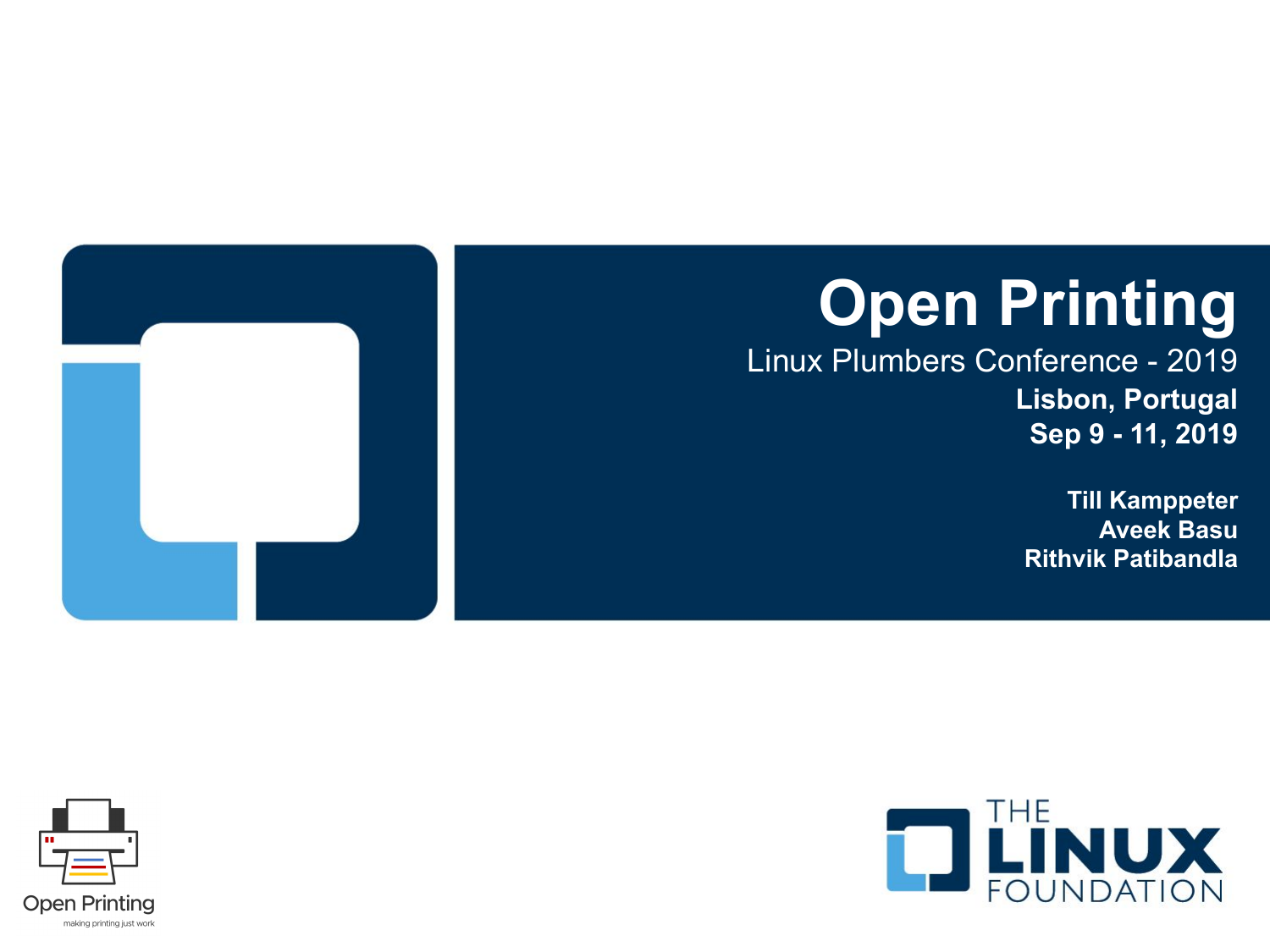### **Agenda**

#### **What will we discuss today:**

- **Printing today in Linux**
- **Common Print Dialog Backends**
- Working with SANE to make IPP scanning a reality
- Printer/Scanner Applications The new format for printer and scanner drivers
- The future of Printer Setup Tools IPP Driverless Printing and IPP System Service
- 3D Printing without the use of any slicer



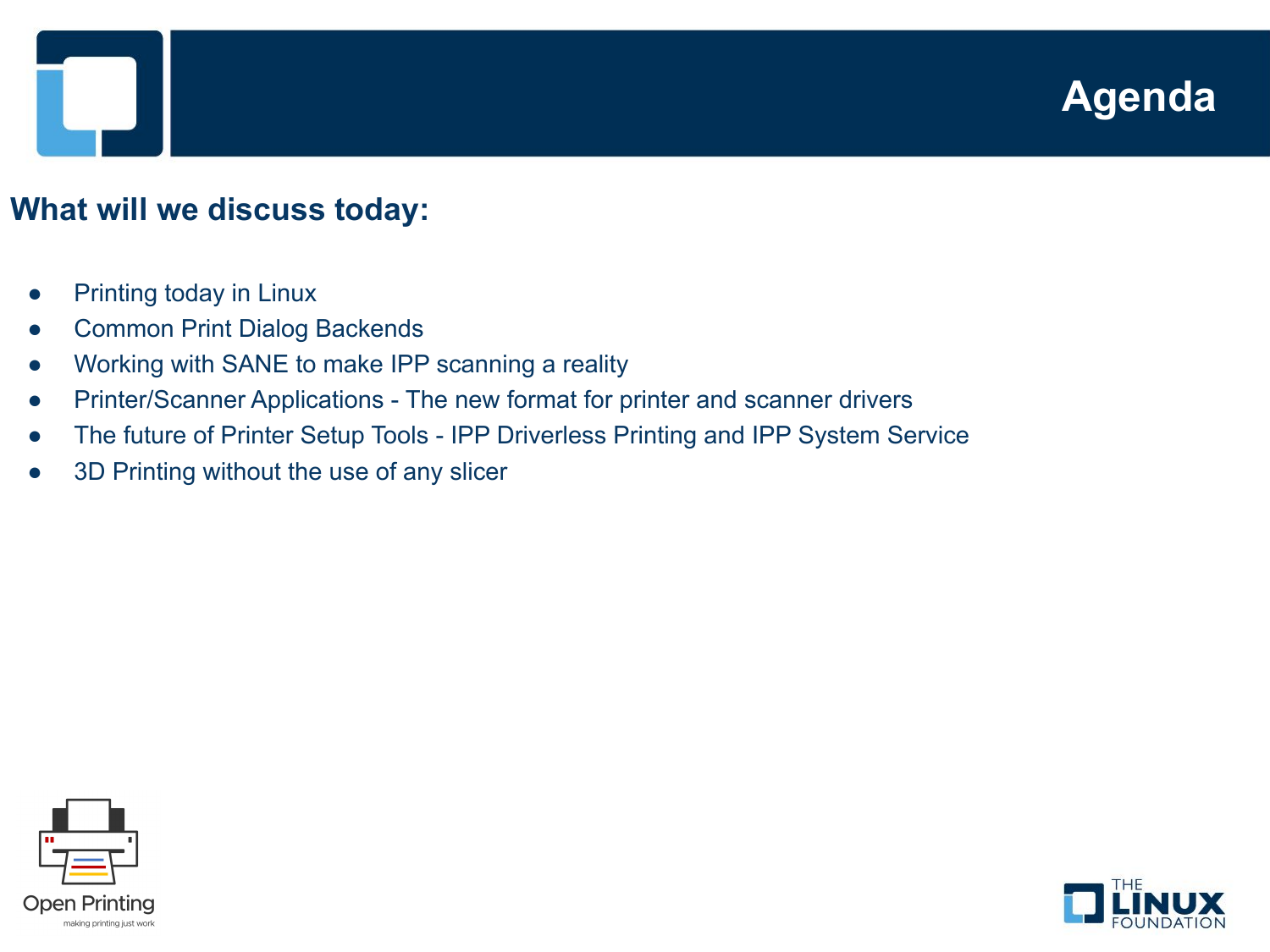#### **Do you remember how you print?**



|                                                                                                          | <b>Last Updated</b> |
|----------------------------------------------------------------------------------------------------------|---------------------|
| Network scan driver for 64-bit Linux distributions with Debian-based packaging                           | 08/22/17            |
| Network scan driver for 32-bit Linux distributions with Debian-based packaging                           | 08/22/17            |
| PPD (PostScript Printer Description) files for CUPS-based systems                                        | 08/22/17            |
| PPD (PostScript Printer Description) files for 64-bit Linux distributions with Debian-based<br>packaging | 08/22/17            |
| PPD (PostScript Printer Description) files for 32-bit Linux distributions with Debian-based<br>packaging | 08/22/17            |
|                                                                                                          |                     |

#### **Download**





**Install**





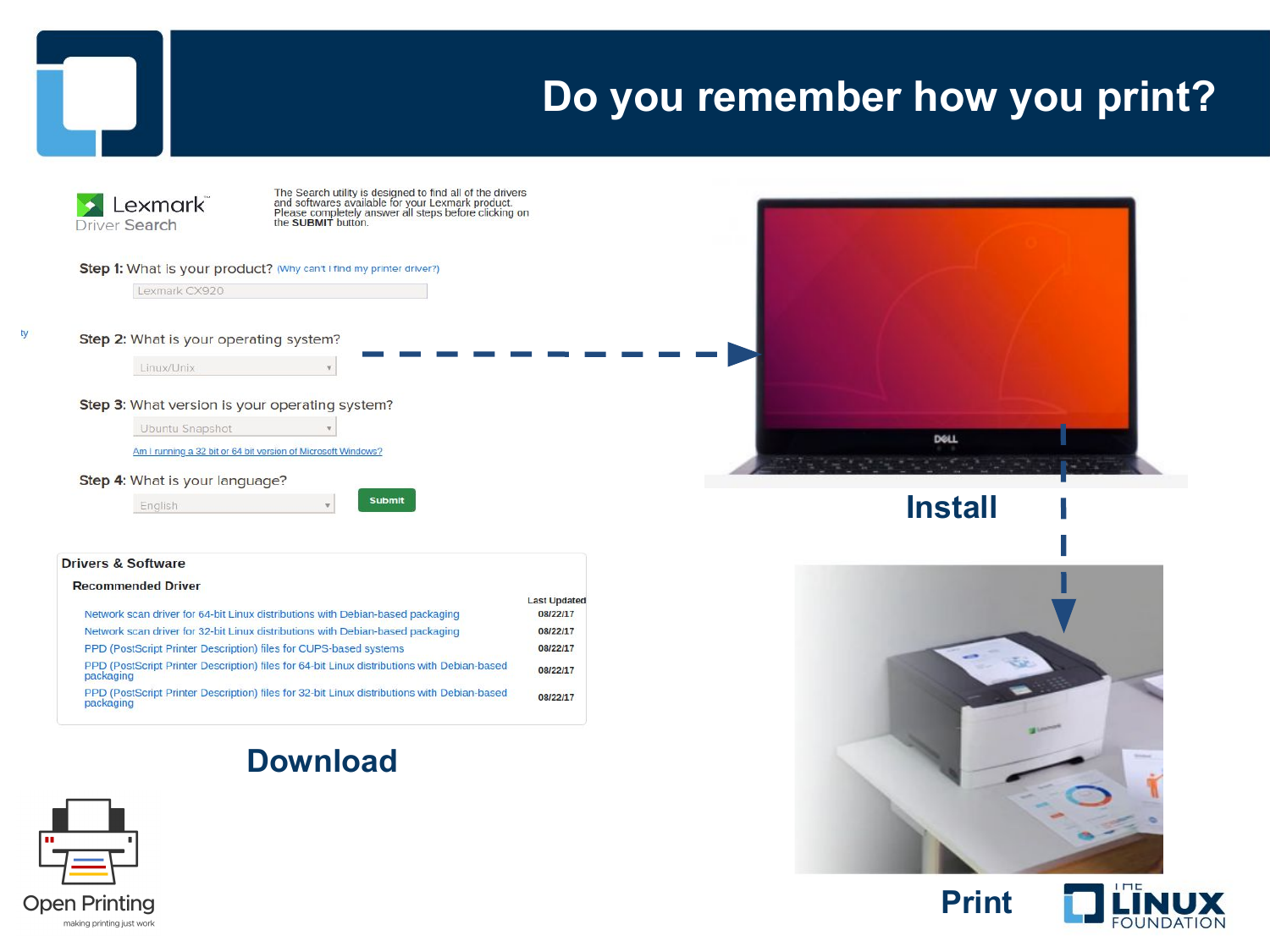### **Printing Today in Linux**





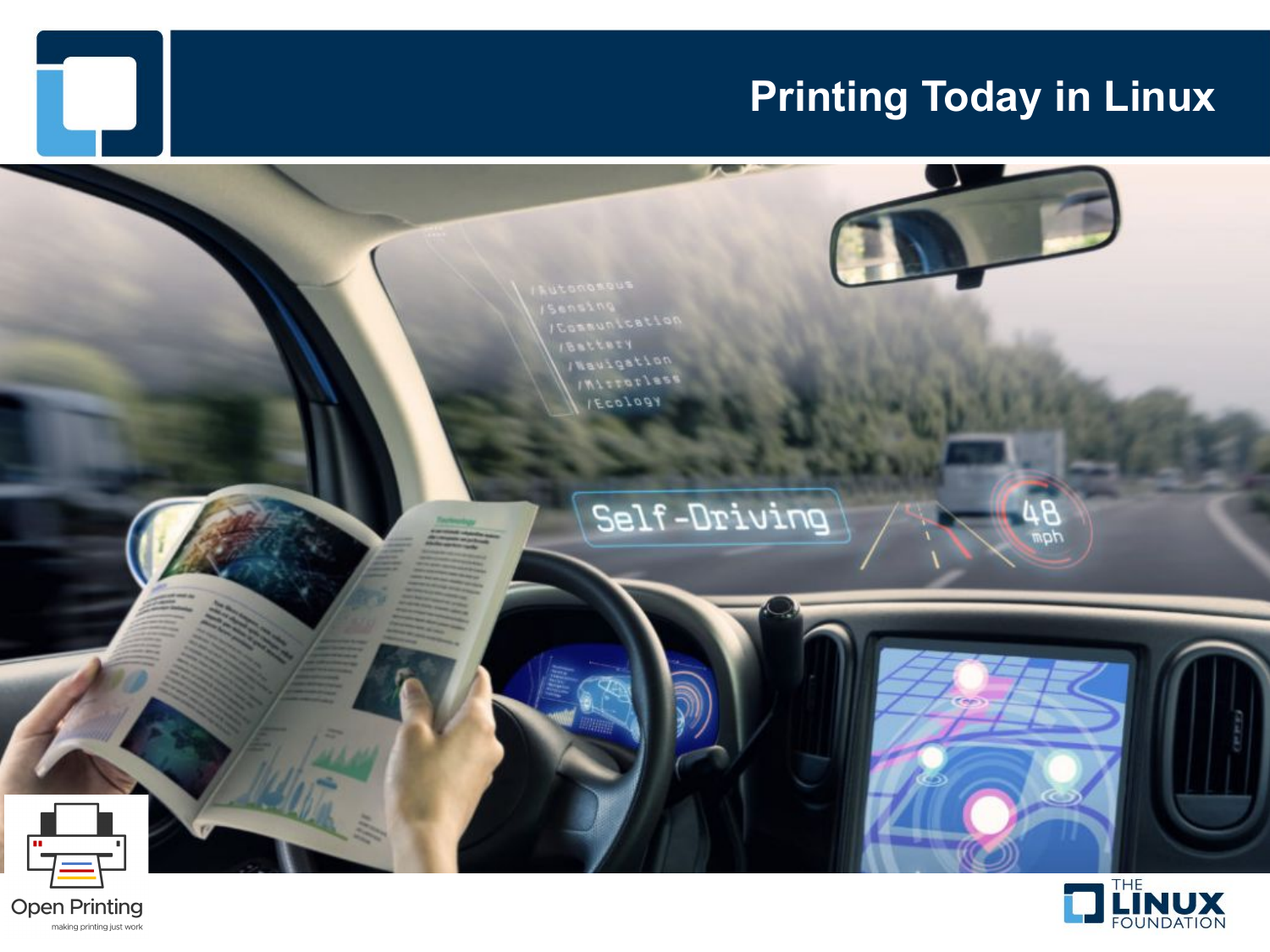#### **How easy is it to print now…?**





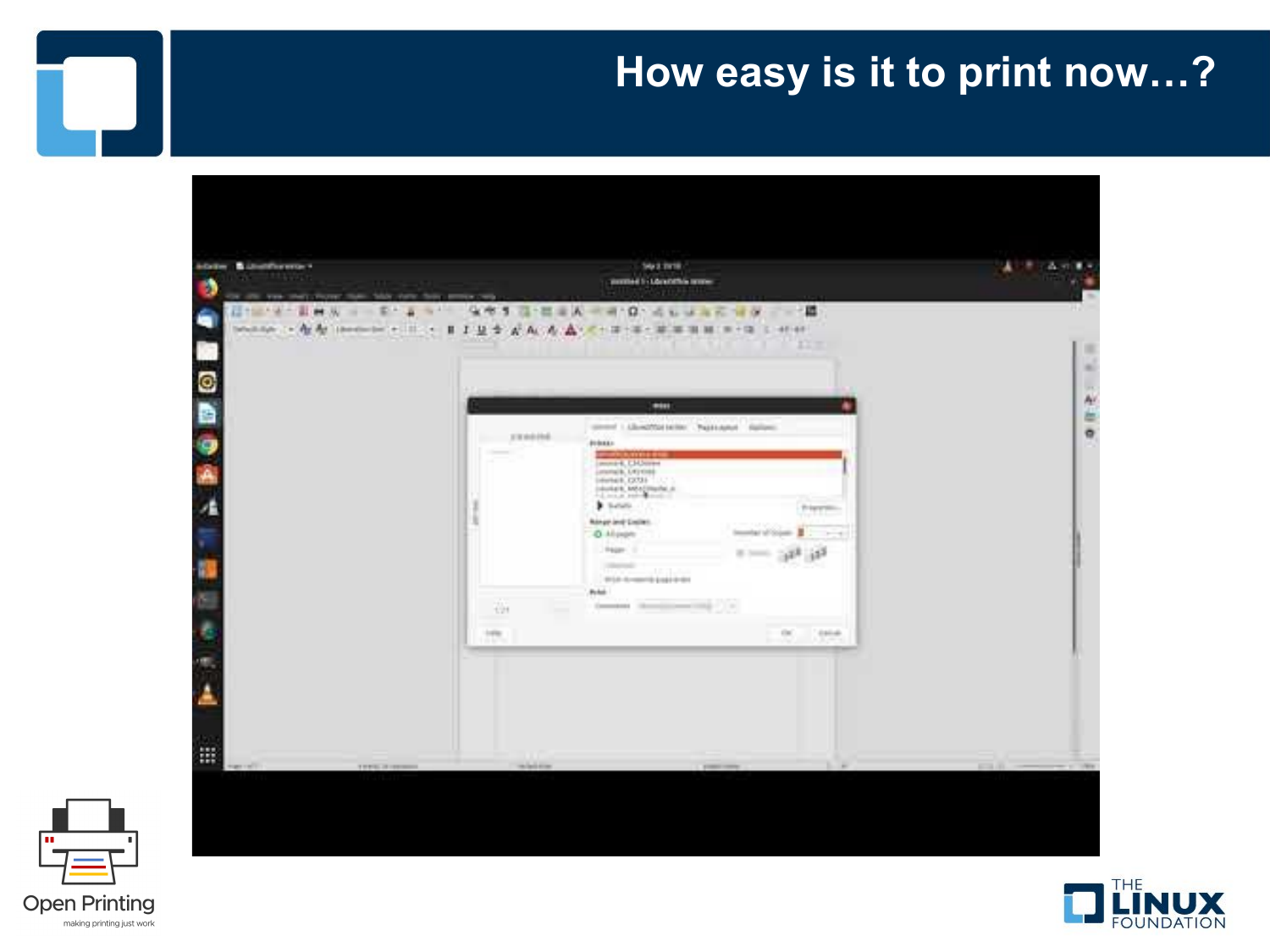## **What we do at Open Printing?**

#### What we do..!!

- Works on the development of new printing architectures, technologies, printing infrastructure, and interface standards for Linux and UNIX-style operating systems
- Collaborates with IEEE-ISTO Printer Working Group (PWG) on IPP projects
- Is working with SANE to make IPP scanning a reality
- Maintains cups-filters which allows CUPS to be used on any Unix-based (non-macOS) system
- Is responsible for the Foomatic database
- Is working on Common Print Dialog Backends project





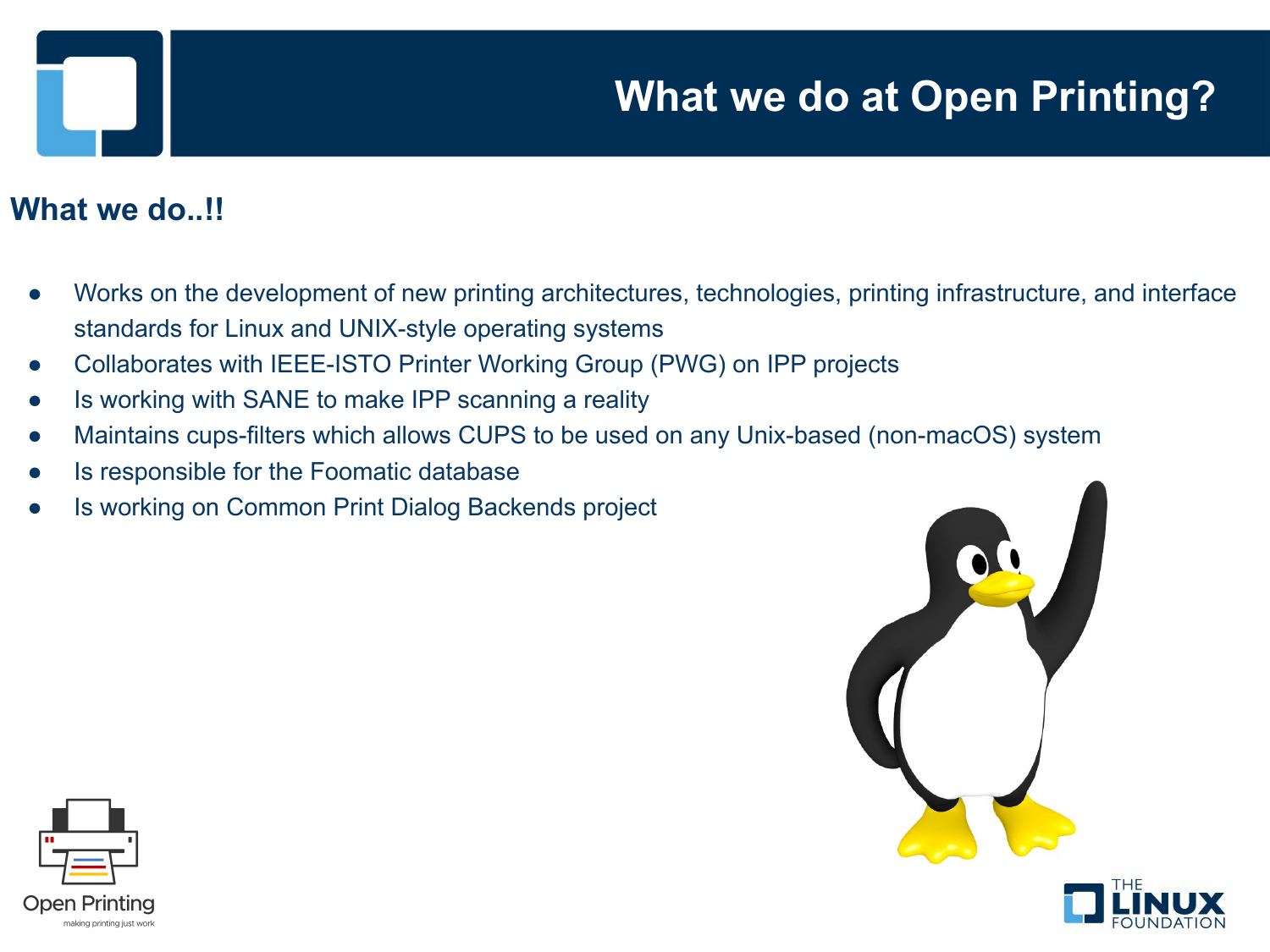### **Common Print Dialog**

#### **Idea**

- Unified, hassle-free printing experience across Linux
- Decouple print technologies (CUPS, IPP, GCP...) from GUI toolkits/ app development (Qt, GTK...)

### **Design**

- Frontend libraries for major toolkits (Qt, GTK...)
- **Backend libraries for everyone**



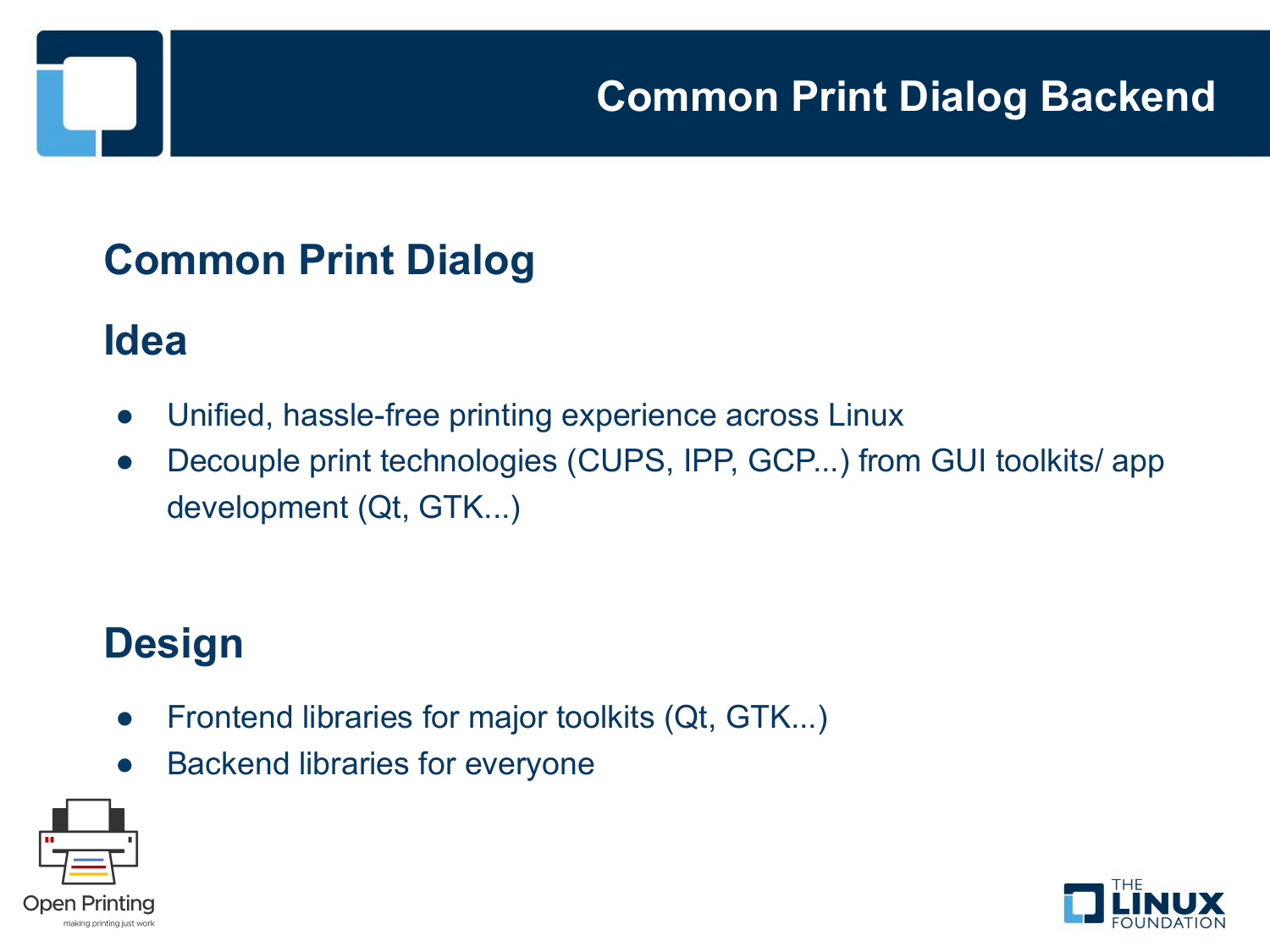#### **Implementation**

- The GUI toolkit print dialog is the frontend and there is one backend for each print technology available via D-Bus
- Backends available for CUPS, GCP...
- To provide a new print technology to the system, the provider only needs to supply an appropriate Common Print Dialog Backend, in case of changes he updates his backend
- Backends can be provided via sandboxed packaging, like Snaps



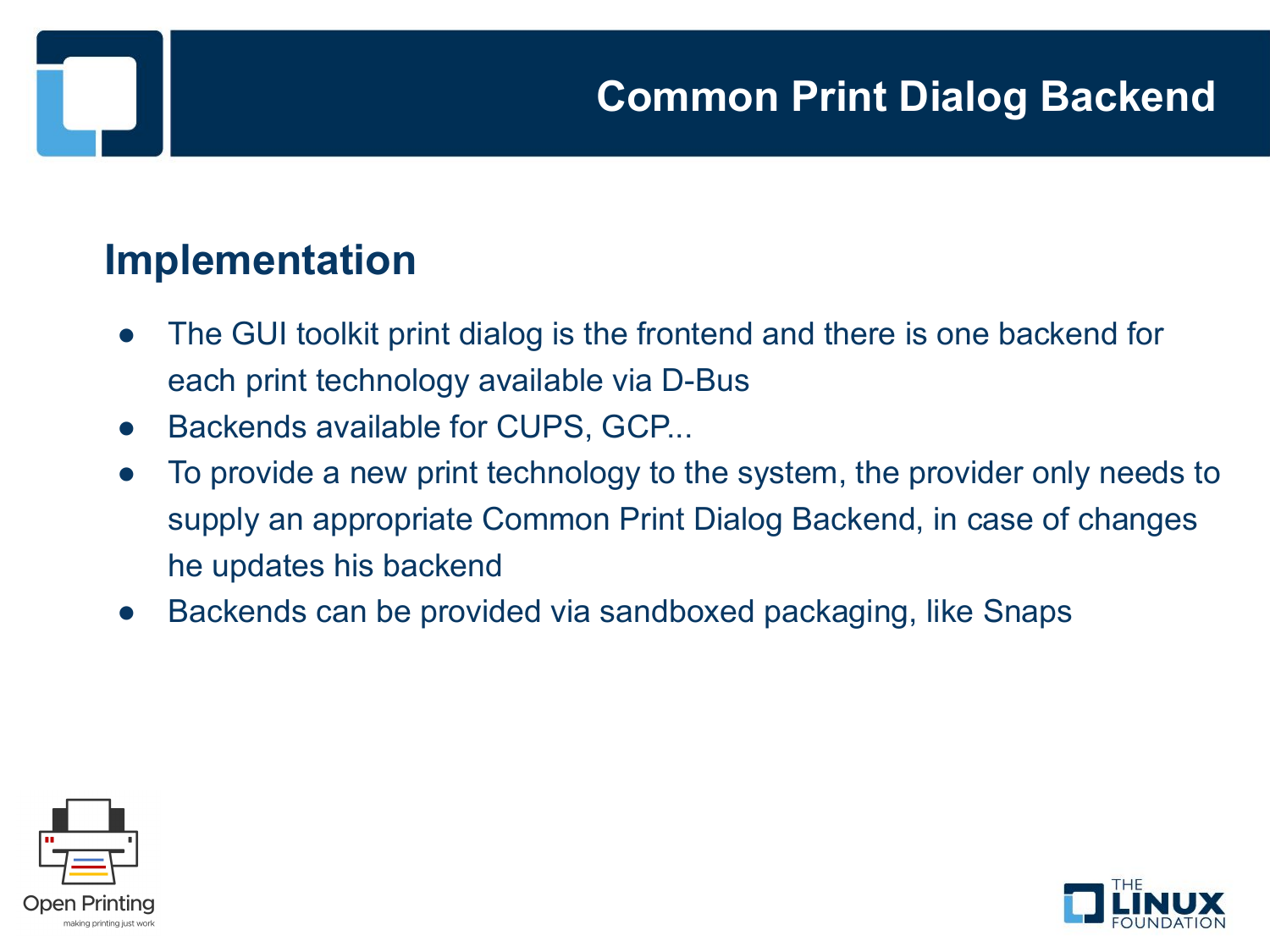### **Common Print Dialog Backend**

#### **How does it work?**

- Print dialog asks for available printers, each backend supplies its printers and updates live while the dialog is operational
- User selects printer, dialog requests list of user-settable options from the backend, backend polls needed info from printer, returns info to dialog
- User sets options and prints job, dialog passes on the job to the printer



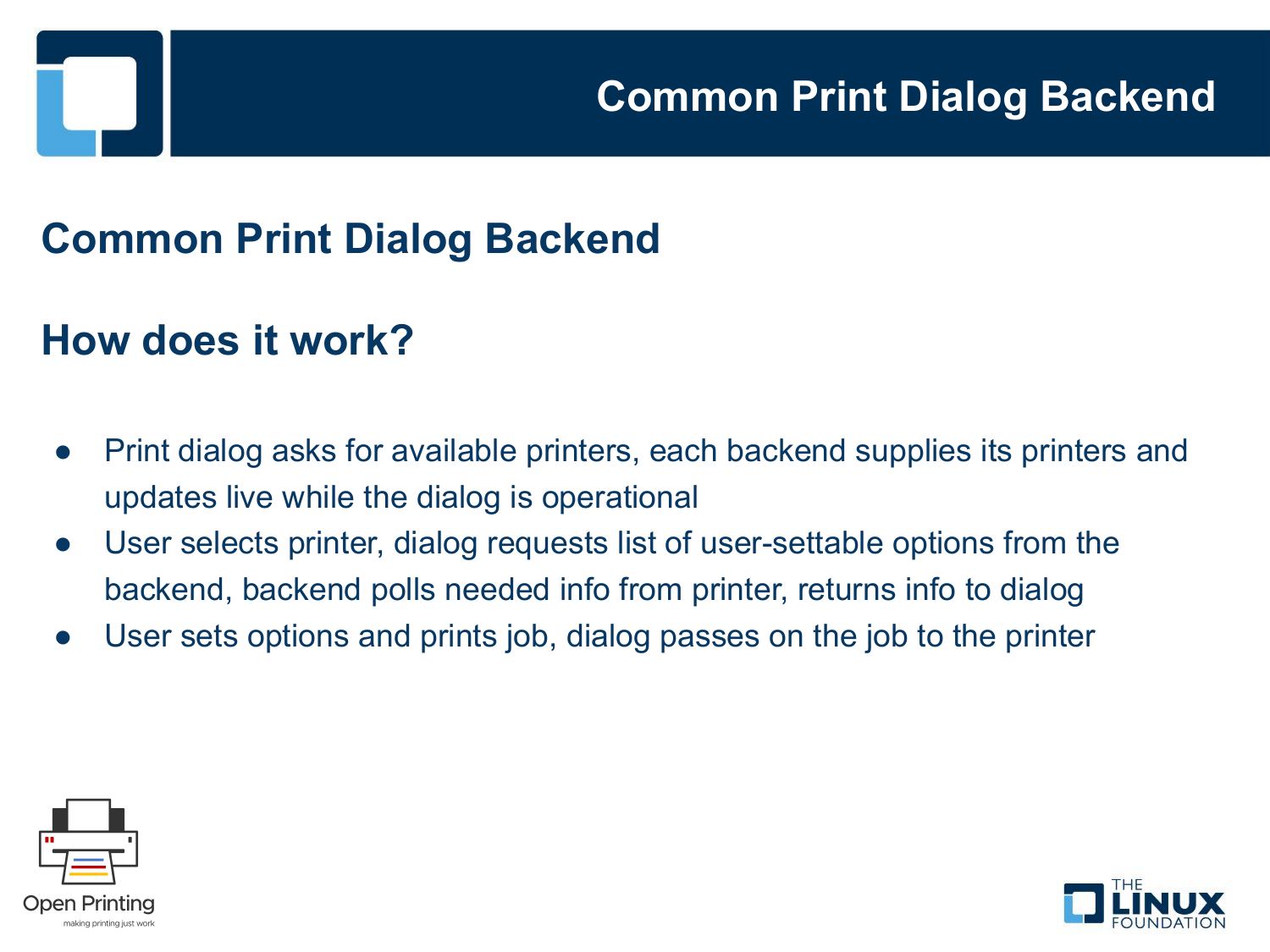#### **Challenges**

Three major challenges today:

- 1. Integration
- 2. Integration
- 3. Integration



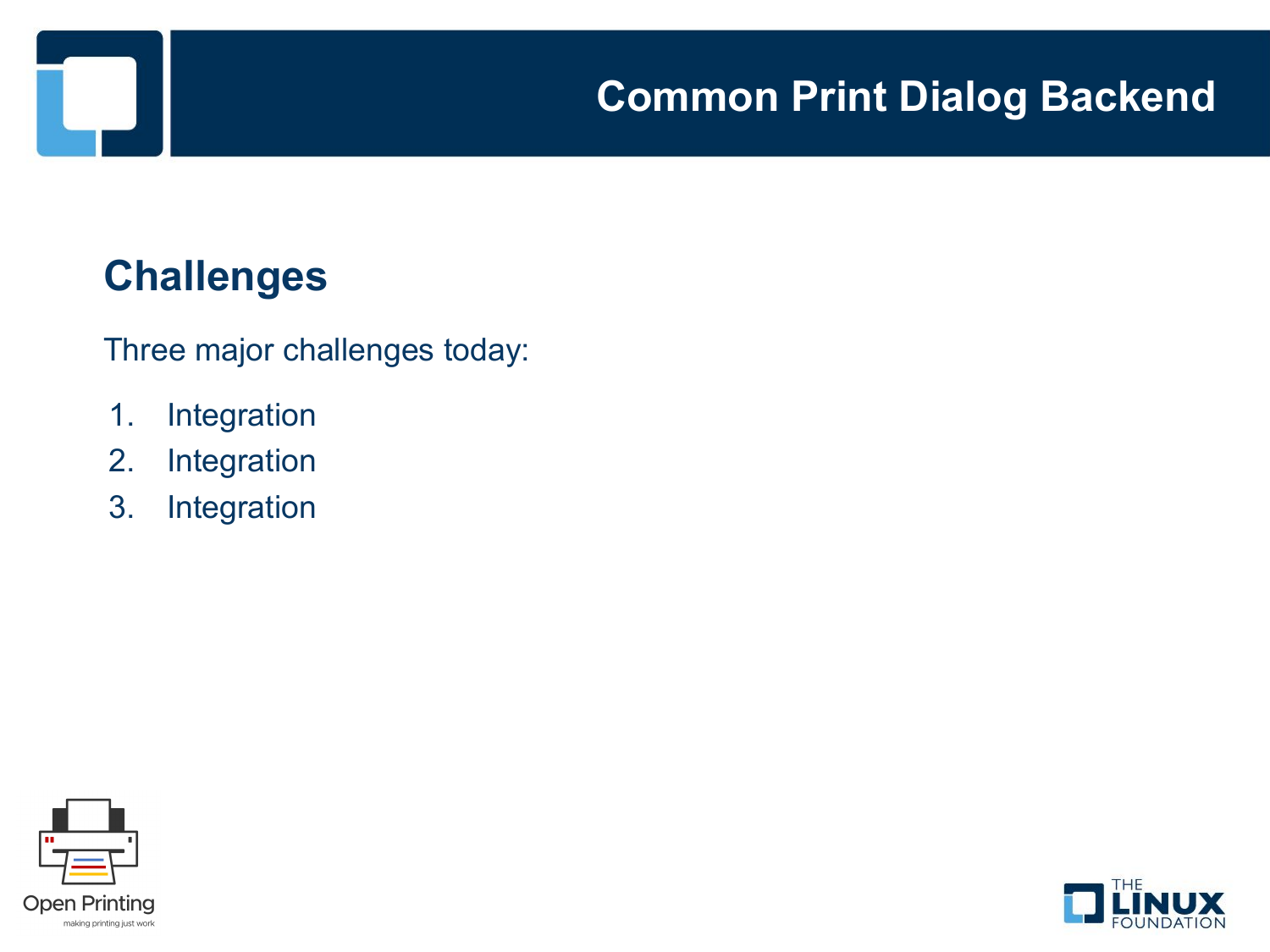### **IPP Printing**

**3**

#### **How does driverless printing work??**





- Printers respond saying if they support driverless and the host starts listing them -
	- By this time the host knows which are driverless printers -
- Printers are listed with basic capabilities (BW/Color, max paper size, max res, duplex, ...) -



- User selects the specific printer for printing -







- The host displays the full capabilities / user-settable options in the print dialog. -





- User selects the print settings and fires off a print -
- Printer starts printing -



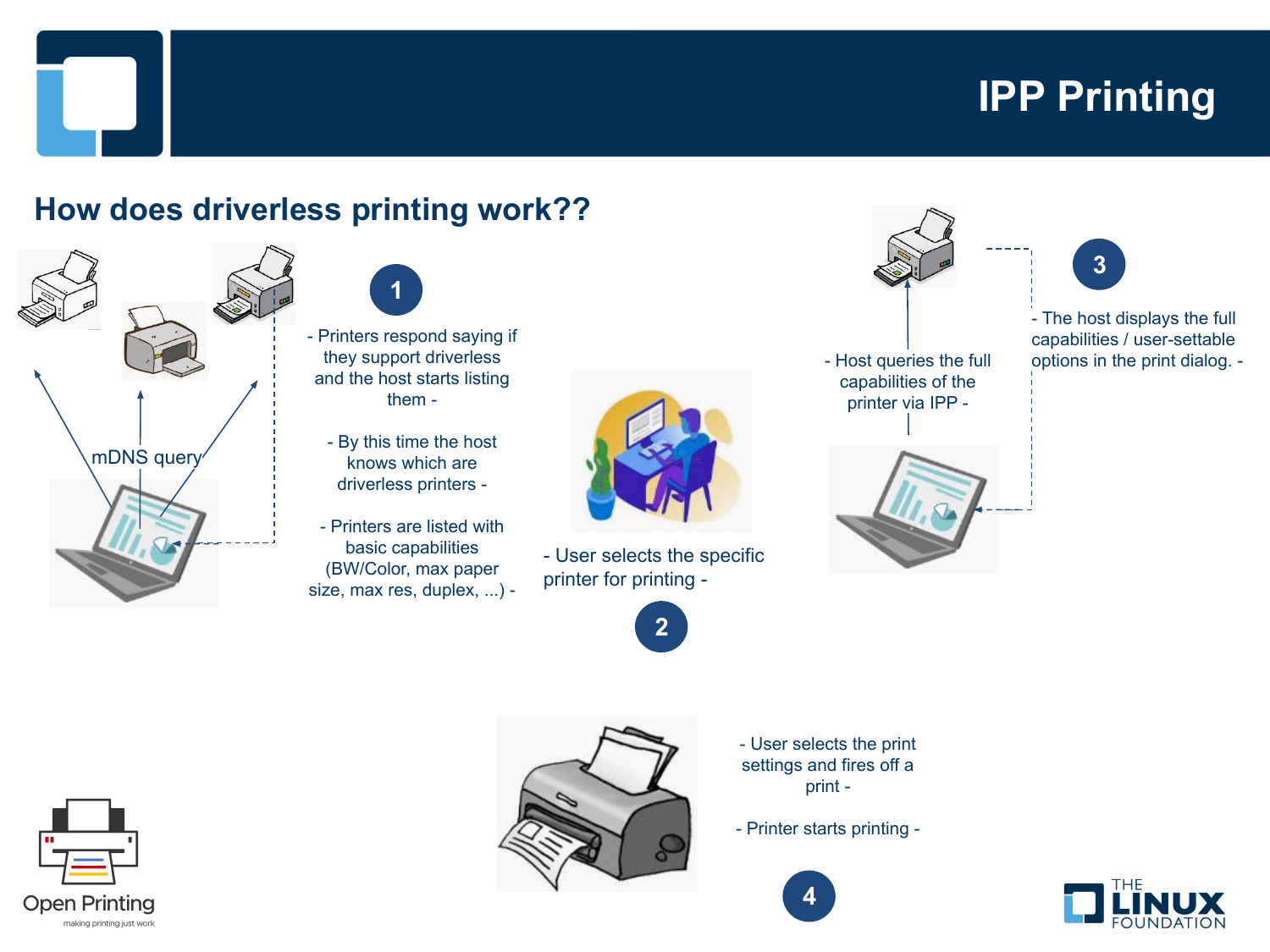### **IPP Scanning**

#### **Where scanning in Linux stands today:**

- Still following the ages old process of driver installation
- **IPP scanning infrastructure not in place like that of print**
- IPP scanning standards have already been defined by PWG
- Need support from manufacturers designing firmware for driverless IPP scanning
- SANE community & Open Printing needs to collaborate and work together

#### **How it is supposed to work**

- Like printer, an IPP scanner appears as an IPP server in the network, standard port is also 631
- The scanner has a URI, typically **ipp://HOST:631/ipp/scan**
- A multi-function device has both resources with its URIs: **ipp://HOST:631/ipp/print**, **ipp://HOST:631/ipp/scan**
- As for printing there are IPP requests to query capability info, initiate scan jobs, get status
- The host does not need any device-specific info, all it can get through IPP requests



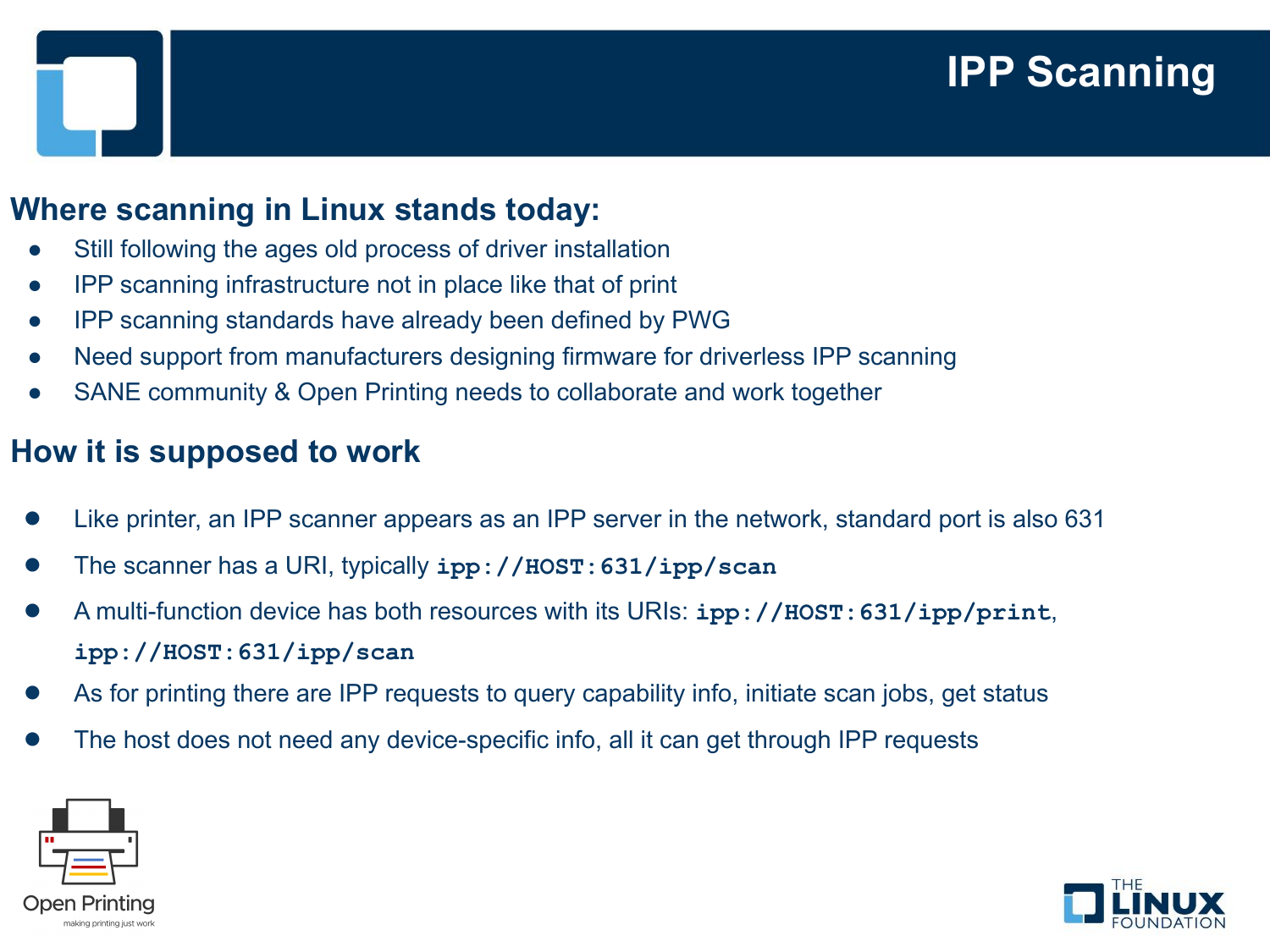#### **What are Printer/Scanner Applications?**

- Local emulation of an IPP printer/scanner providing driverless printing/scanning to appropriate applications
- Printer/Scanner Application advertises itself via DNS-SD (aka mDNS, Bonjour) and clients communicate via IP (IPP protocol).
- Printer Application contains the filter to conver input to printer's format and sends job off to printer, Scanner Application passes on scan request with scanner's communication protocol. -> Application is the driver
- Printer/Scanner applications can also do other tasks, like IPP-overUSB (ippusbxd), also cups-browsed could be turned into a Printer Application (for clustering, legacy CUPS servers, …)

#### **Why do we want Printer/Scanner Applications?**

- Client applications and CUPS do only handle IPP printers/scanners, no PPDs (Postscript Printer Description in a world of PDF), no printer-model-specific filters
- No drivers need to get placed in the system's file system, communication via IP -> Easy sandboxed packaging (Snap, flatpack, …), one package for all distributions
- Printer/Scanner Applications can be configured in a standardized way via IPP System Service
- Full driverless use of Multi-Function Printers: Printing, Scanning, Fax, Configuration/Admin



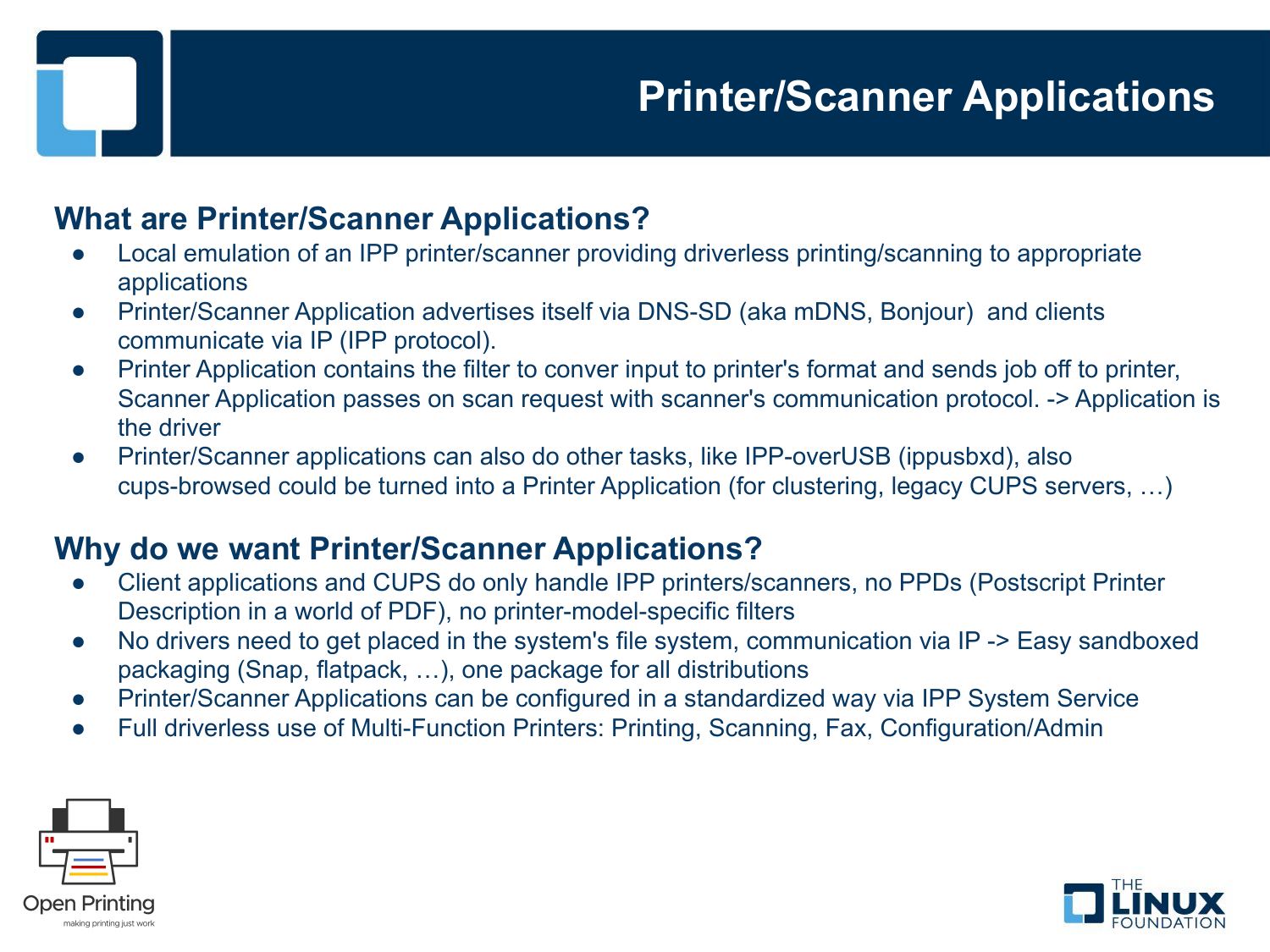### **[The Future of Printer Setup Tools - IPP](https://linuxplumbersconf.org/event/4/contributions/379/)**

#### **Current Printer Setup Tools:**

- Create a print queue: Select a printer, assign a driver to it
- Select default option settings for each print queue
- Configure hardware of network printer (not USB printer) via web interface with browser (not printer setup tool)

#### **Printer Setup Tools will change:**

- Thanks to IPP driverless printing print queues set up automatically, both network and USB printers (IPP-over-USB, ippusbxd)
- Configurartion of Printer hardware via IPP System Service (replaces web admin interfaces)
- If printer needs driver, install driver snap to make the printer appear as (locally emulated) driverless IPP printer
- Configure printer clustering with cups-browsed

#### **Needed GUI interfaces in modern Printer Management Tool:**

- Queue overview with access to: Default options, jobs, Hardware config interface
- Hardware configuration via IPP System Service
- Driver Snap search for non-driverless printers/scanners (as long as Snap Store apps do not have hardware association by itself)



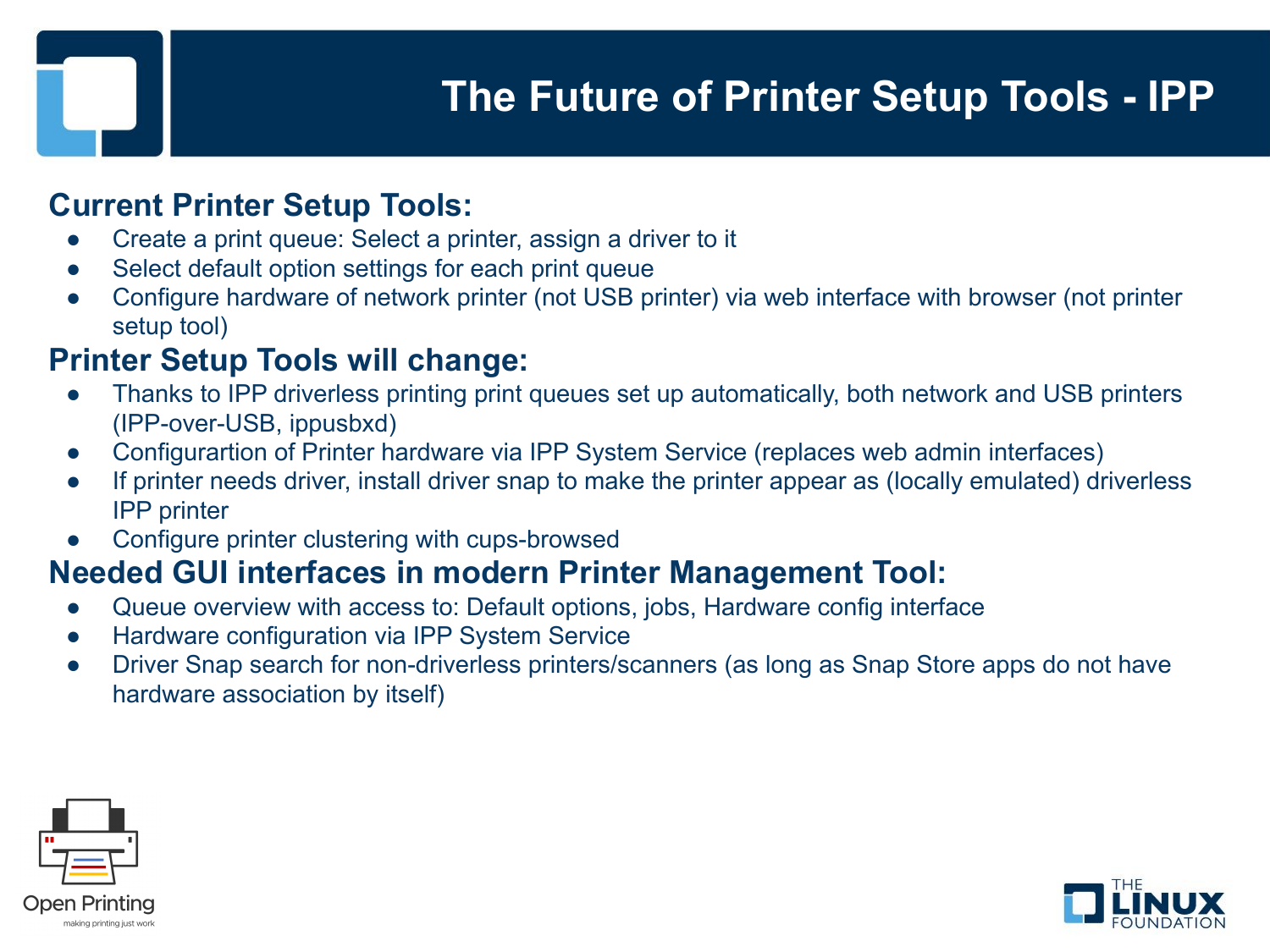### **[The Future of Printer Setup Tools - IPP](https://linuxplumbersconf.org/event/4/contributions/379/)**

#### **To Do:**

- Find implementors for GTK and Qt
- Abstraction layer between GU and printer access? Add to scp-dbus-service?
- Feature request to Snap Store client applications: Hardware association, make snaps be automatically searched for by present hardware (not only printers and scanners)
- Possible GSoC project ideas



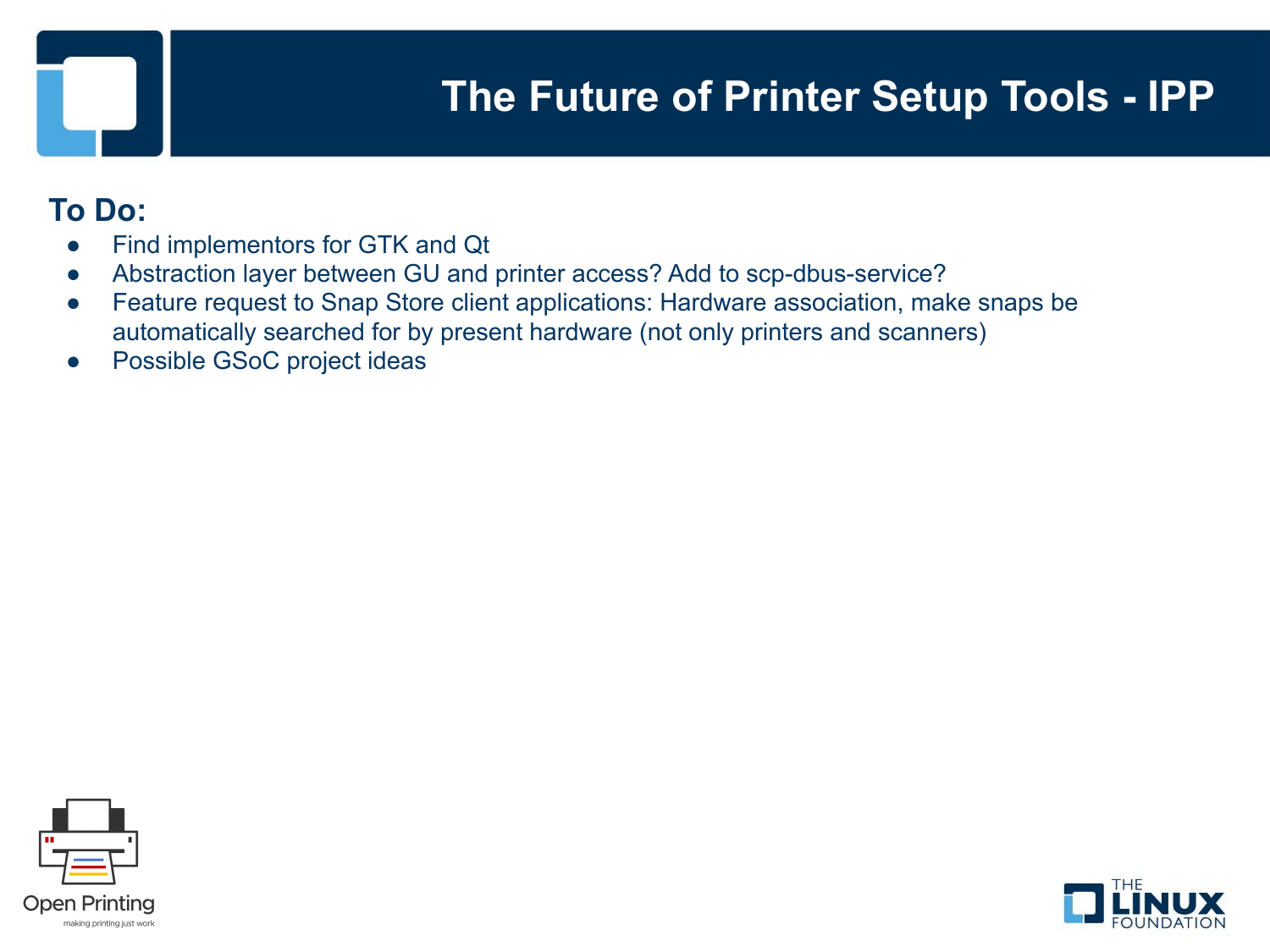#### **[3D Printing without the use of any slicer](https://linuxplumbersconf.org/event/4/contributions/380/)**





**Design Slice**





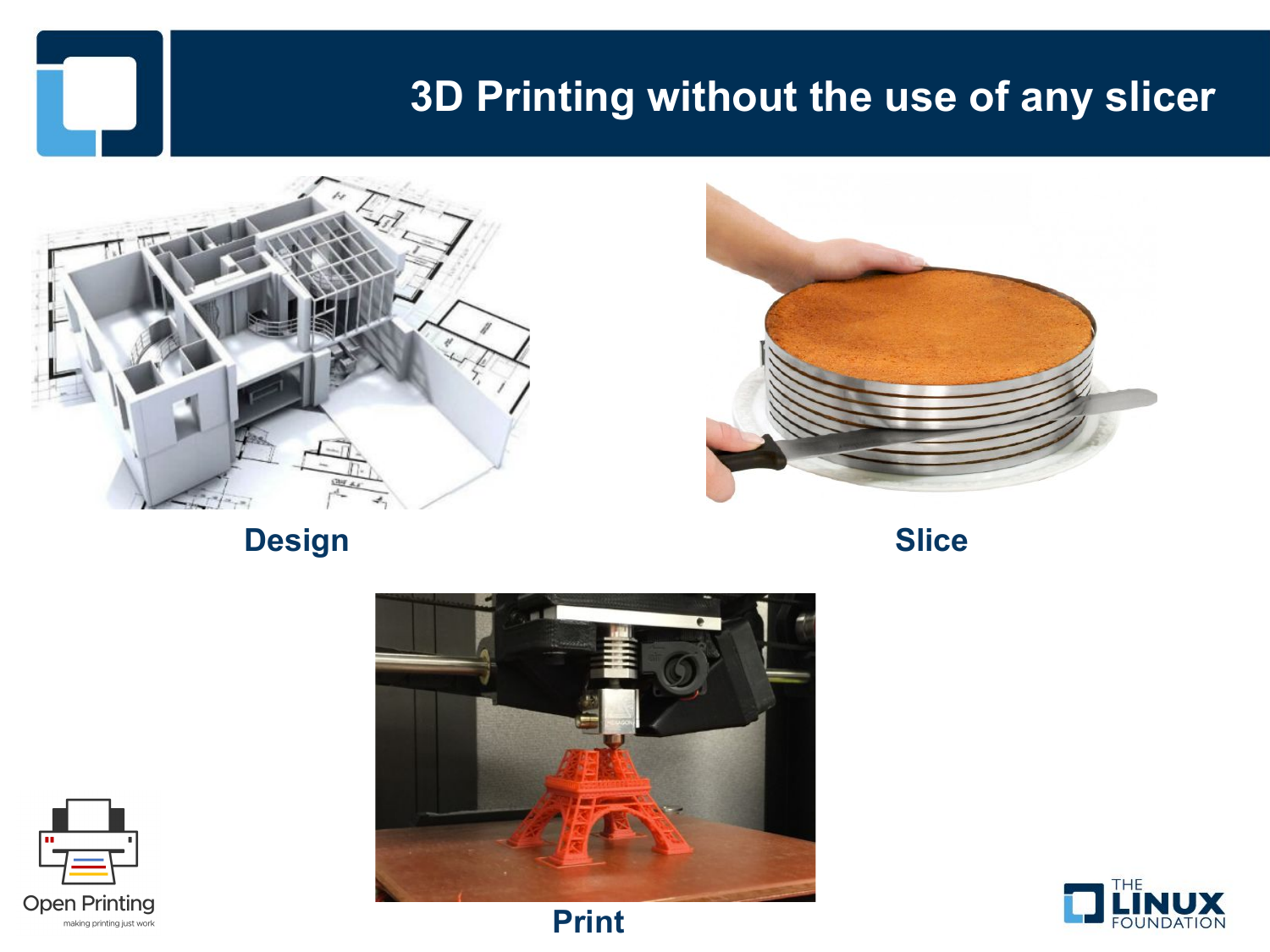### **What Can We Change In 3D Print**

- A filter that can convert a 3D design to gcode.
- A common PDL (or should we call it ODL Object Description Language).
- PWG has already defined the standards.
- Maybe driverless 3D printer in future.